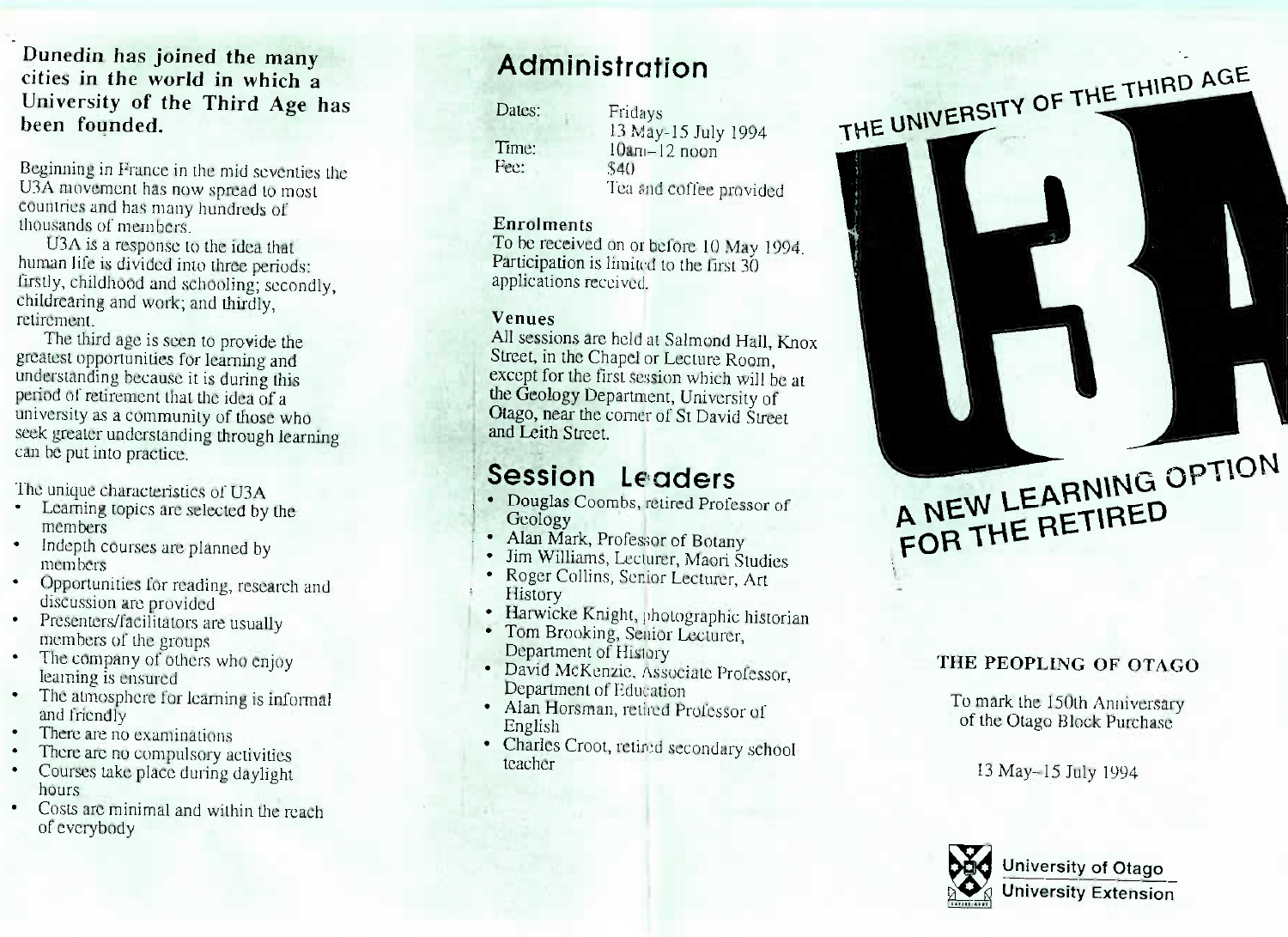### **THE PEOPLING OF OTAGO**

### **Programme**

# $19917$

## *11 February*

Douglas Coombs The Geological Setting An overview of the geologic An overview of the geological structure and<br>history of the southern South Island history of the southern South Island

### 18 February

**Alan Mark** What Plant Cover did Nature **What Plant Cover did NatureProvident** I he vegetation of Otago: p 'A look at the vegetation of Otago: pre-Polynesian and pre-European

Following this session, there will be an optional walk from the Flagstaff Car Park to process walk from the Flagstaff Car Park to vegetation with Douglas Coombs and Alan Mark. 12-2pm. Bring your lunch and  $\frac{12.2 \text{ F} \cdot \text{m}}{2000 \text{ F} \cdot \text{m}}$  because  $\frac{12.2 \text{ F} \cdot \text{m}}{2000 \text{ F} \cdot \text{m}}$ physical effort. physical efforts.

## 25 *February*

**Jim Williams Maori Settlers** ach wave made a Figure made a contribution to the<br>Ilture which the earliest European settlers<br>Served observed

#### 4 March

**Roger Collins** icturing Sou **I Produce and Southern New Zealand** 

#### *11 March*

Hardwicke Knight **The Growth of the City**I he people and buildings of Dunedin revealed by photography

#### *18 March*

Ray Hargreaves **Rural Resources and SouthernDevelopment** Changes in farming, mining, power andscenery resources

#### 25 *March*

Tcni Brooking **New Zealand's Most Industrial City**Dunedin's resources and their development

#### *8 April*

David McKenzie **The Individual: the Family: the State**Otago's education credo

#### *15 April*

Alan Horsman, Charles Croot **Verse and Story in and about EarlyOtago** How much did the peopling of Otagostimulate the imagination?

#### *22 April*

Elisabeth Duncan, Elizabeth Kerse  $\frac{1}{\text{S}c}$  iscussion of the highlights of the course and directions for the future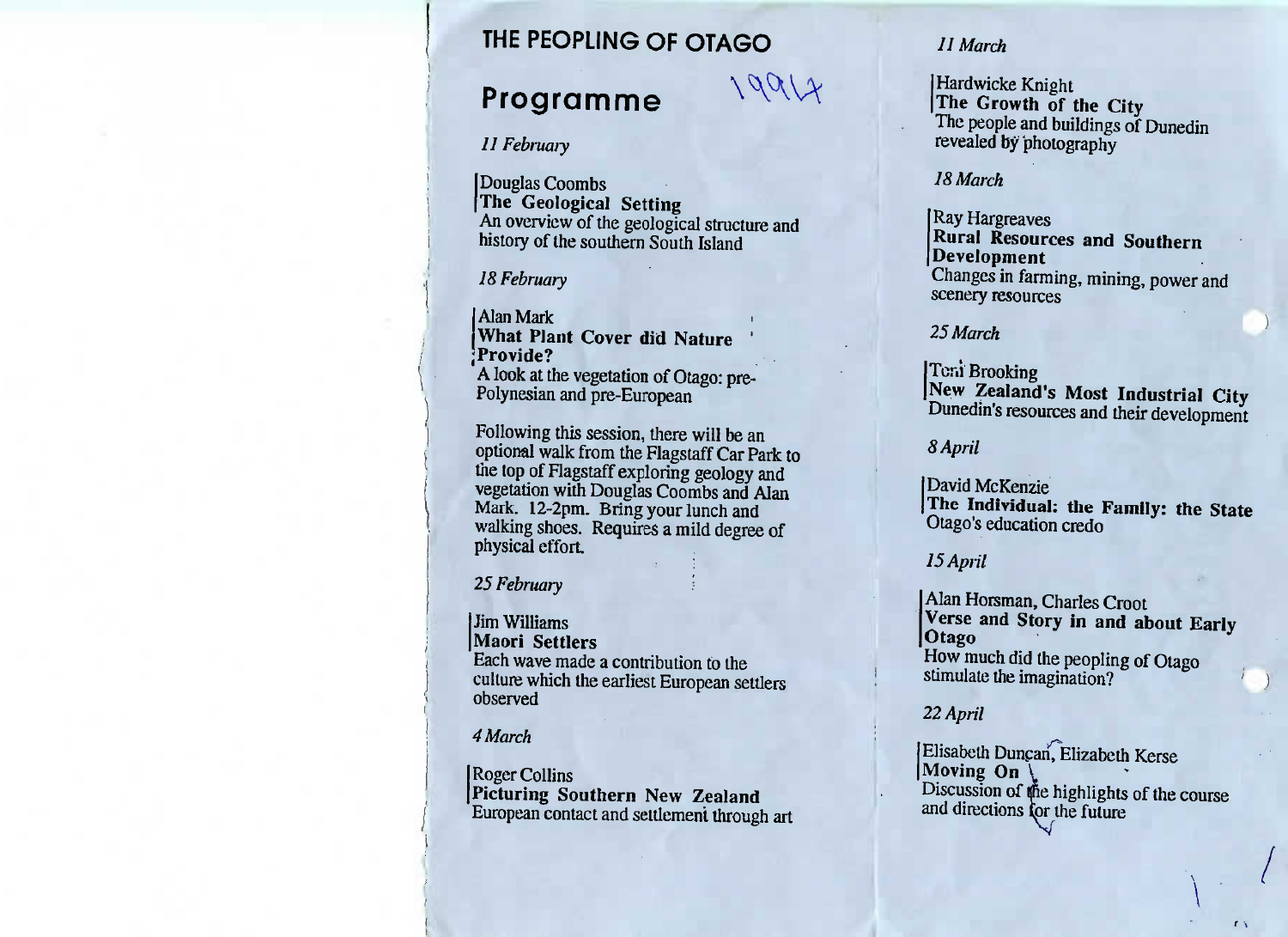### **THE PEOPLING OF OTAGO**

## **Amended Programme**

#### *11 February*

Douglas Coombs **The Geological Setting** An overview of the geological structure and history of the southern South Island

*18 February*

Hardwicke Knight **The Growth of the City** The people and buildings of Dunedin revealed by photography

#### 25 *February*

Jim Williams **Maori Settlers** Each wave made a contribution to the culture which the earliest European settlers observed

*4 March*

Roger Collins **Picturing Southern New Zealand** European contact and settlement through art

7 / *March*

Alan Mark **What Plant Cover did Nature Provide?** A look at the vegetation of Otago: pre-Polynesian and pre-European

Following this session, there will be an optional walk from the Flagstaff Car Park to the top of Flagstaff exploring geology and vegetation with Douglas Coombs and Alan Mark. 12-2pm. Bring your lunch and walking shoes. Requires a mild degree of physical effort.

*18 March*

Ray Hargreaves **Rural Resources and Southern Development** Changes in farming, mining, power and scenery resources

25 *March*

Tom Brooking **New Zealand's Most Industrial City** Dunedin's resources and their development